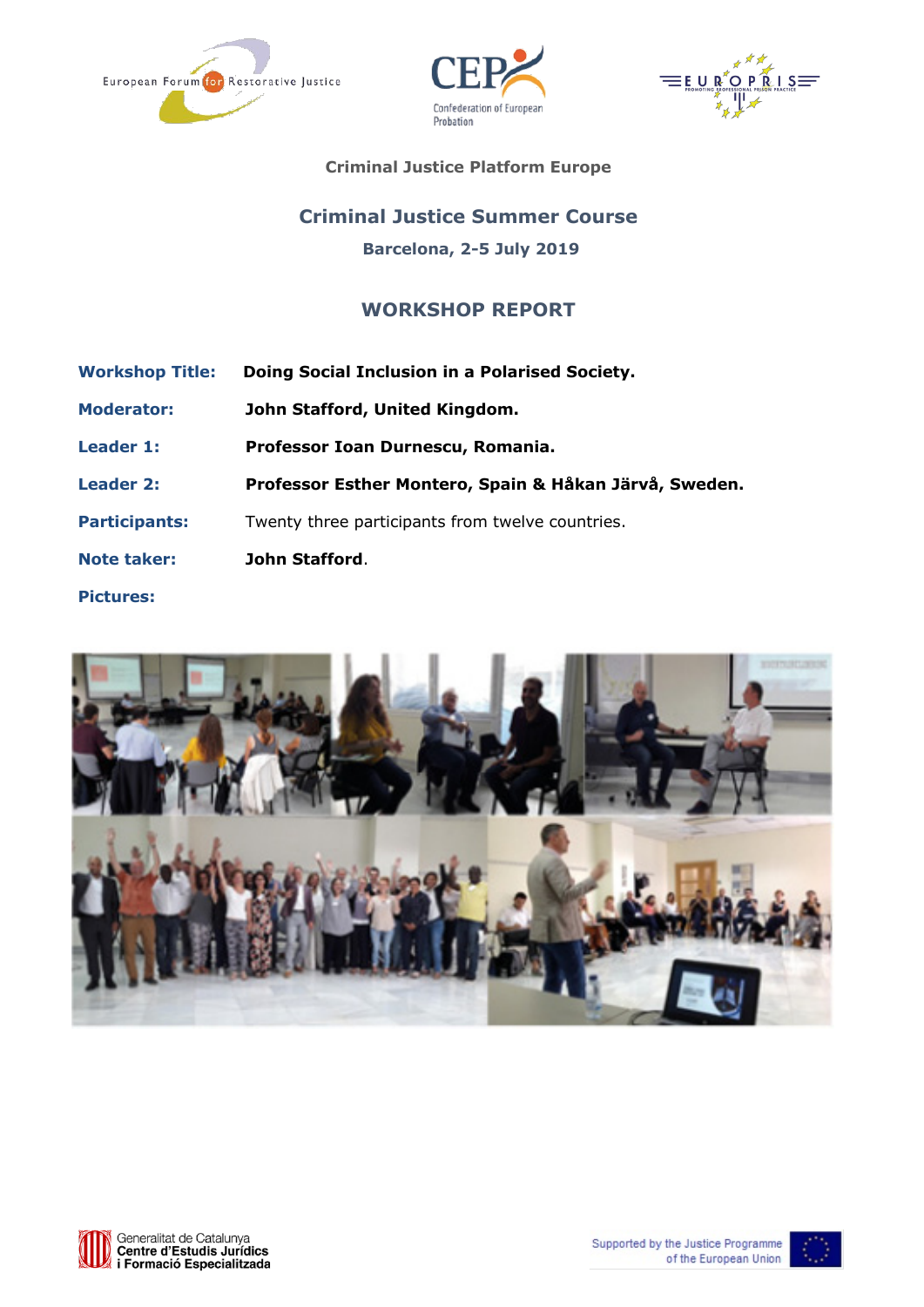#### **Impression**

A highly successful workshop with three leaders whose knowledge, expertise and backgrounds worked very well together. The participants came from a rich variety of backgrounds – policy makers, practitioners, managers and researchers – bringing together a wide range of skills and perspectives. High motivation levels and a willingness to learn, participate, share experiences and to support each other was a feature of the group. They brought a high level of expertise, talent and commitment to the subject, grappling with some very difficult and challenging issues in terms of the methods needed to change the lives of this category of offenders. Accordingly, attendance, dedication to task and punctuality was first rate.

#### **1. Introduction**

The workshop built upon the positive foundation of the 2018 Summer School Workshop on VEOs led by Professor Durnescu. It had at its focus developing a deeper understanding of disengagement and social inclusion of former violent extremist offenders; What Works and the skills required to bring about lasting change.

The three Workshop leaders worked well in combination.

Ioan Durnescu, a Professor at the University of Bucharest and a leading academic on the subject of desistance expertly presented a comprehensive overview of radicalisation and violent extremism, disengagement and social inclusion and what intervention programmes work.

Together with Professor Montero, Professor Durnescu presented on the importance of the Working Alliance in dealing with involuntary clients. Professor Montero is a Professor at the Loyola University in Andalucía, a lawyer in the Spanish Penitentiary Service and an expert in the field of correctional skills. Håkon Järvå is a licensed psychologist from Sweden and sits on the Board of a Swedish NGO dedicated to helping ex-cult members. Håkon brought a powerful personal experience on the subject of being a cult member to how to work with ideology and measures to lessen the grip of ideology.

#### **2. Workshop Methods**

The aim of the workshop was to promote a deeper understanding of working with VEOs, with a particular focus on identifying and developing best practice at individual and community level. The workshop was delivered using presentations based on the most up to date scientific research evidence, European guidelines and expert views. These were combined with role plays, real life case study exercises, group discussions and working in small groups in order to accommodate differing learning styles.

The workshop was highly interactive, enabling participants to share and test their particular national and professional experiences and perspectives. This stimulated an effective problemsolving approach. Participants ranged from Africa, North America, The Middle East and Europe, giving a comprehensive overview.

#### **3. Summary of Presentations**

- Session 1 Participants introduced themselves and shared their background and experience, which formed a basis for the future sharing of practice. They also outlined and recorded their expectations of the workshops. Professor Durnescu presented an overview of the international legal order; existing guidelines and handbooks to aid working with this group of offenders and to indicate what works best.
- Session 2 The focus was on the importance of the working alliance in dealing with involuntary clients led by Professors Durnescu and Montero, using the case study of John Walker Lindh.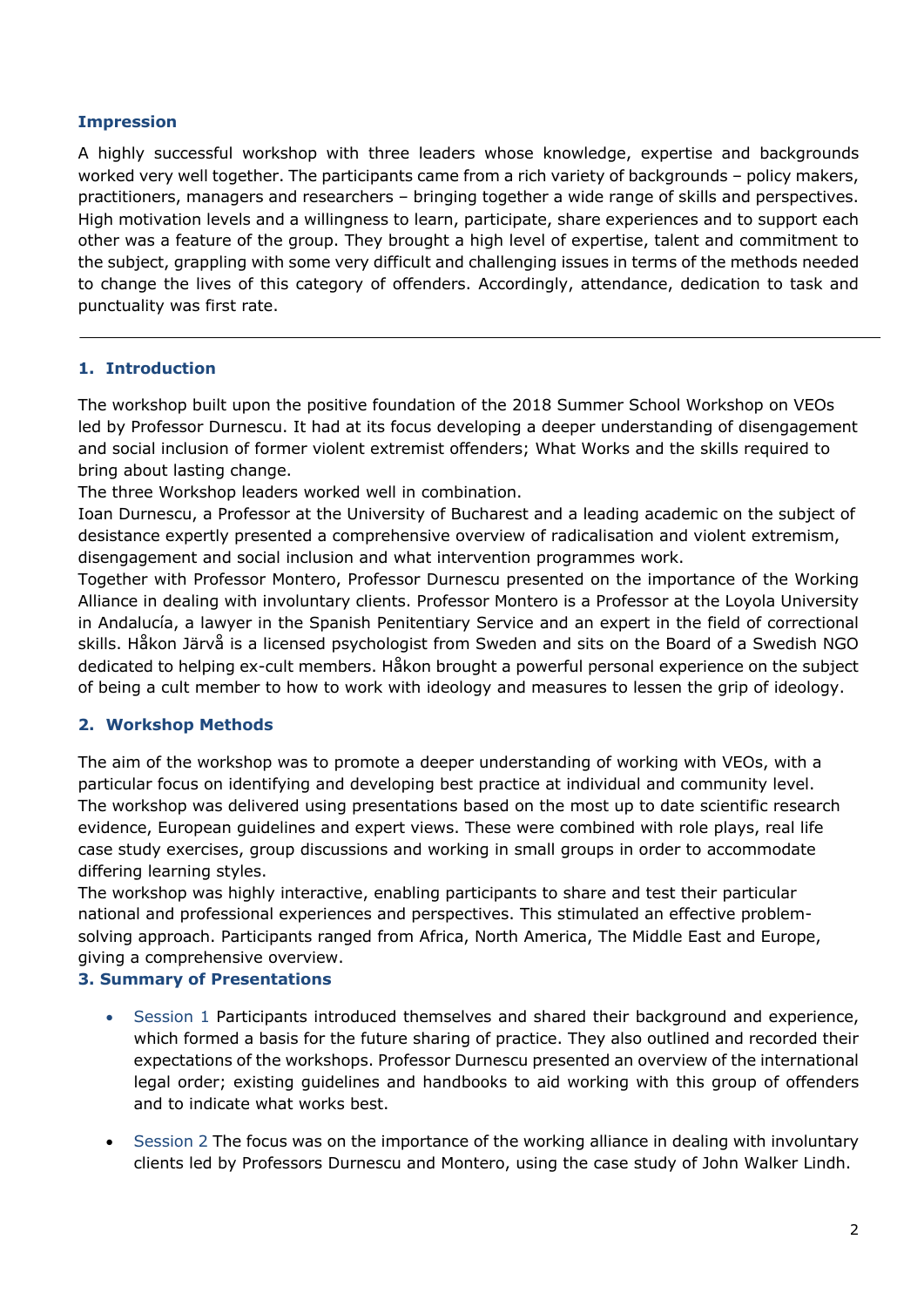- $\circ$  The reasons for resistance were explained and methodologies on how to reduce resistance were explained.
- o The role of empathy in enhancing the working alliance.
- $\circ$  Dealing with crisis and how to react to and work with confrontation.
- Session 3 Professor Durnescu delivered a presentation based on the most up to date research literature, consultation with experts and practitioners and case studies to demonstrate:
	- o Why some people become radicalised.
	- o What makes people voluntarily leave radical networks.
	- $\circ$  Interventions using the Pro-integration Model, citing several examples of effective deradicalisation and disengagement programmes, including the SRI Lanka deradicalisation programme, Back on Track, Entre and HII.
	- o The principles of effective practice with VEOs.
- Session 4/5 Håkon Järvå presented on how to work specifically with ideology when it gets in the way of recovery/rehabilitation, including:
	- o Learning by experience and consequences.
	- o Pliancy.
	- o Tracking.
	- o Evolutionary biology and contextual behavioural science.
	- o Relational Frame Theory.
	- o Fusion and De-fusion.
	- o Working with Metaphors.
	- o Using the above theories and techniques participants engaged in a series of exercises and approaches designed to lessen the grip of ideology in working with VEOs.
- Session 6 Entitled 'Working with Communities', Professor Durnescu encouraged participants to take a more critical approach to social inclusion. He demonstrated the role families and peers, NGOs; mentors and communities should play in overcoming social exclusion, citing the examples of Aarhus in Denmark; Prevent in the UK and Mosaic of Engagement in the USA. Participants were challenged to explore what could be done to promote more communitybased interventions in their jurisdictions.
- Session 7 Participants identified personal action plans for implementing their new knowledge and skills on return to their workplace.

They also assessed whether the workshop had met their earlier expectations and were presented with their certificates of attendance.

# **4. Key Learning Points**

#### Session 1:

i. There are a wealth of documents, reports and handbooks available to probation and prison practitioners outlining shared definitions; challenges; recommended approaches and good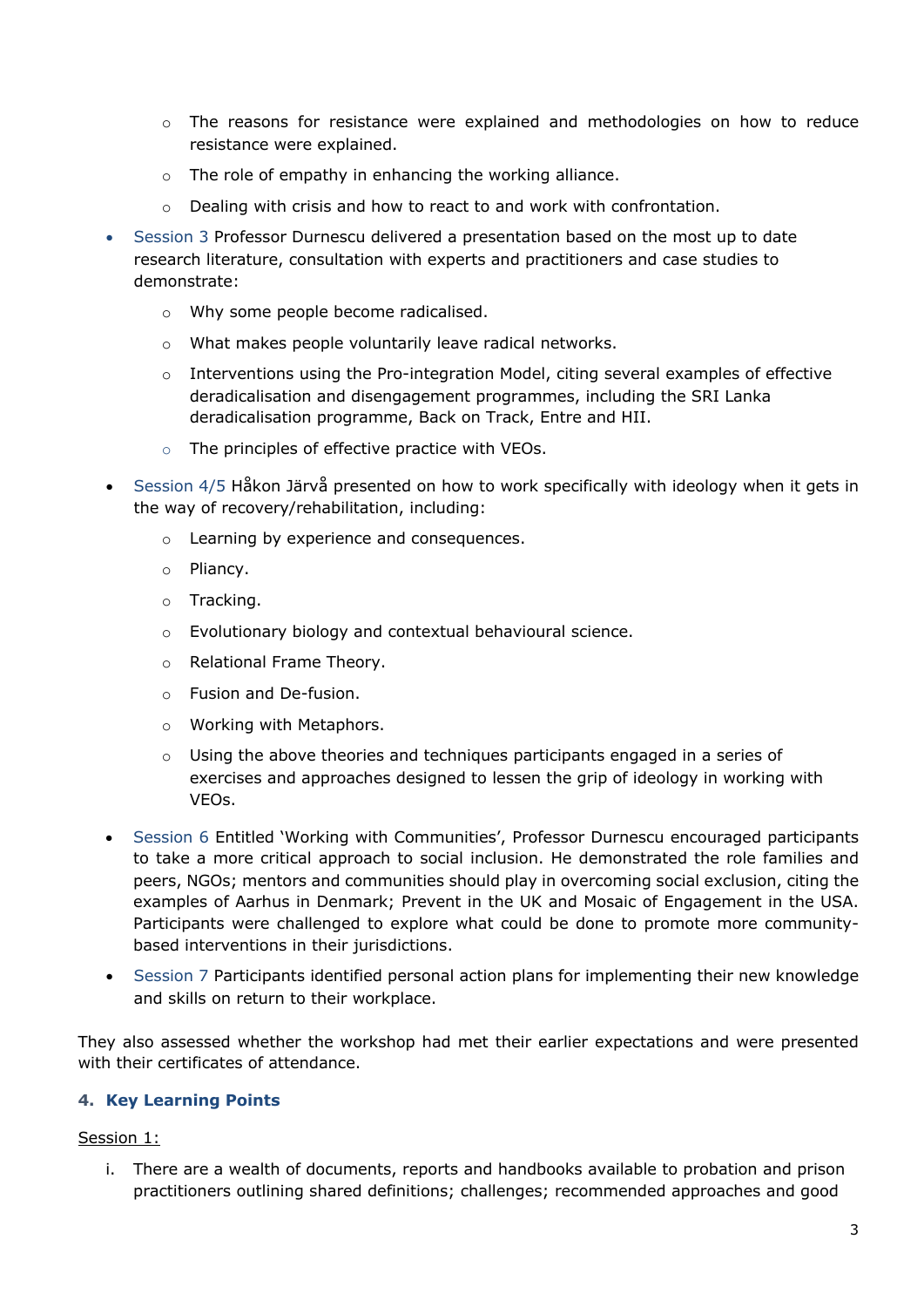practice; and specific interventions which should be consulted in work with VEOs (see annex and CEP website).

ii. The sharing of experience by practitioners in a forum such as this is a valuable way to promote knowledge / best practice.

#### Session 2:

- i. The quality of the offender / practitioner relationship is one of the most important in the five correctional skills to reduce reoffending and the most important predictor of psychotherapy and outcomes. Desistance literature cites legitimate and respectful relationships' as essential. This is equally applicable for VEOs.
- ii. Professionals should accept reactance/resistance as a normal reaction to being in an involuntary situation, rather than as an indicator of pathology.
- iii. There are methods to reduce resistance, including:
	- a. Avoidance of ironic process which consolidates pro-criminal identity.
	- b. Enhancing self-control and choices.
	- c. Behavioural contracting (agreeing goals are processes, rather than by professional direction).
	- d. Encouraging participation in goal/task selection.
- iv. Empathy is a critical factor in creating the working alliance and in particular the demonstration of empathy requires the professional not only to show understanding, but also to reflect back on the client's experience/feelings to them.
- v. Professionals need to develop emotional literacy in themselves in order to read situations and to recognise not only surface feelings, but deeper ones.
- vi. VEOs will probably be unaware of the full extent of what awaits them in the community post release and will depend on the professional for support.

#### Session 3:

- i. There is no single profile of a terrorist. There are predispositions in terms of world view, mindsets or psychological propensities:
	- a. Authoritarianism.
	- b. Dogmatism.
	- c. Apocalypticism.
	- d. Fundamentalist mindset.

But no distinguishing profile.

- ii. *Webber and Kruglanski's 3 N's* needs, narratives and networks provide a helpful framework on why people become terrorists.
- iii. *Borum's Integrated Model* (2011) and *Precht* (2007) give further analysis on becoming a terrorist.
- iv. *Altier et al* (2014) and *Barrell* (2014) analyse why people leave radical networks. The Prointegration Model has five domains:
	- a. Social Relations.
	- b. Identity.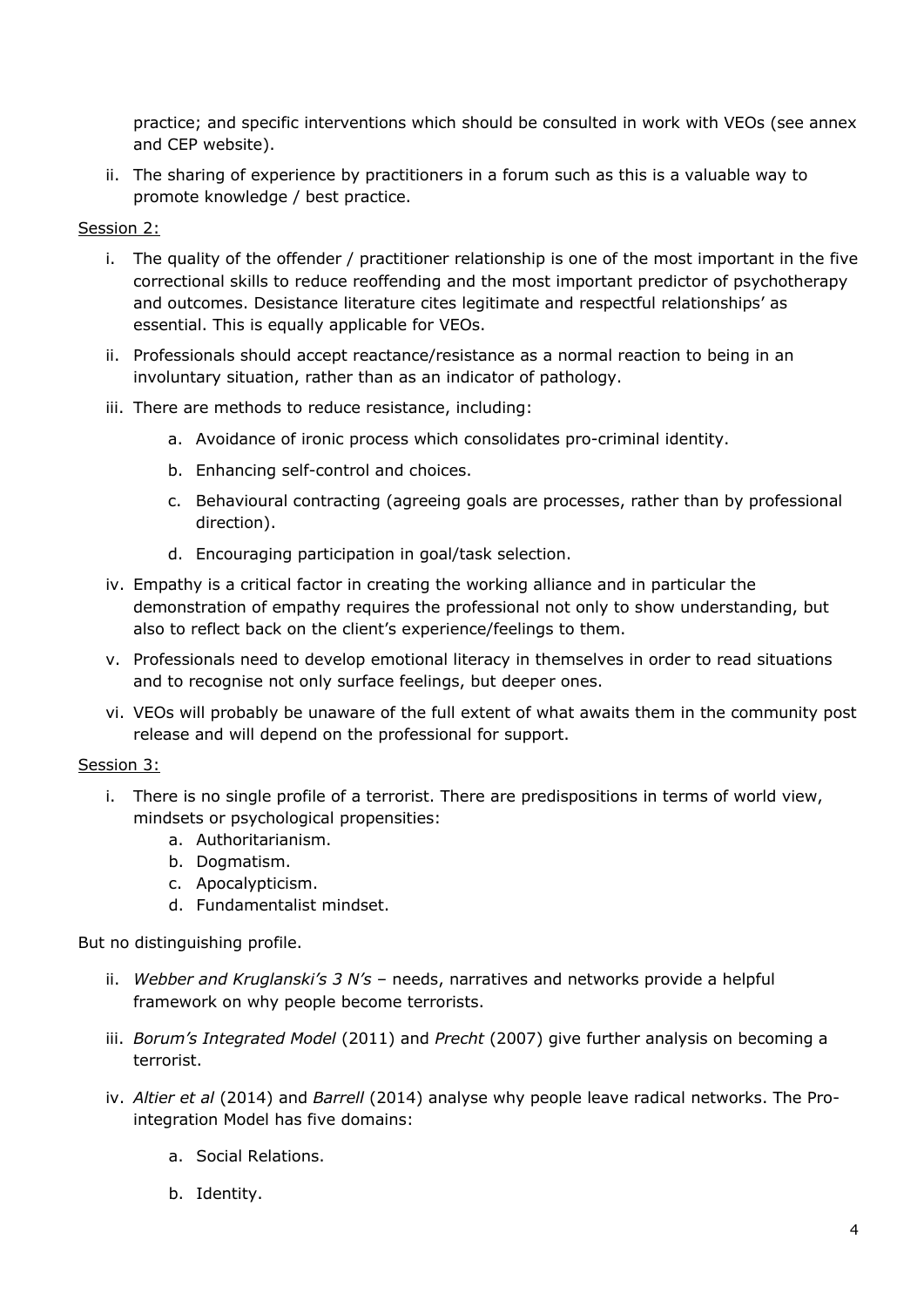- c. Ideology.
- d. Action orientation.
- v. Effective interventions do exist worldwide, including Back on Track, Entre and H I, but few have been evaluated. A major exception is the Deradicalization programme in Sri Lanka evaluated by Webber et al (2018) and shown to be successful in both deradicalization and desistance. It is based on significant quest theory and has seven programmes: educational; vocational; spiritual; sport and recreational; social, cultural and family and community rehabilitations.

# Sessions 4 & 5:

- i. Techniques and exercises exist for lessening the grip of ideology, involving the opening up of the client to other realities, creating a distance, and being able to make a choice.
- ii. Constantly confronting the client with ideological arguments re-enforces that ideology, rather than the opposite.

#### Session 6:

- i. Disengaging from extremism requires the ex-offender to engage with positive alternatives. Communities in turn need to be engaged to make them more inclusive. Networks have to be established around the ex-offender on a multi-agency basis.
- ii. Initiatives to involve communities include:
	- a. Aarhus model in Denmark.
	- b. Prevent UK.
	- c. Mosaic of Engagement USA.
- iii. Aarhus is a tertiary prevention model, mixing hard and soft solutions, including one stop shops where suspicions can be reported; the use of very well-trained mentors; parenting networks; exit programmes with fast track interventions; regeneration measures to avoid ghettoization.
- iv. As professionals, we need to work together with communities and other agencies to influence and build long-term objectives for community-based interventions.

# **5. Key Practice Issues for the future**

- 1. Intervention programmes remain in urgent need of evaluation regarding their targeting and effectiveness.
- 2. The children and partners of Jihadists should be the next target group for intervention as they will pose an increasing VEO problem.
- 3. Community initiatives and community-based interventions need development, based on best practice, particularly in those areas where the threat is highest.
- 4. Probation needs to use its influence to work towards long-term objectives and strategies involving multi-agency working and build trust between agencies, reducing the distance between themselves and communities.